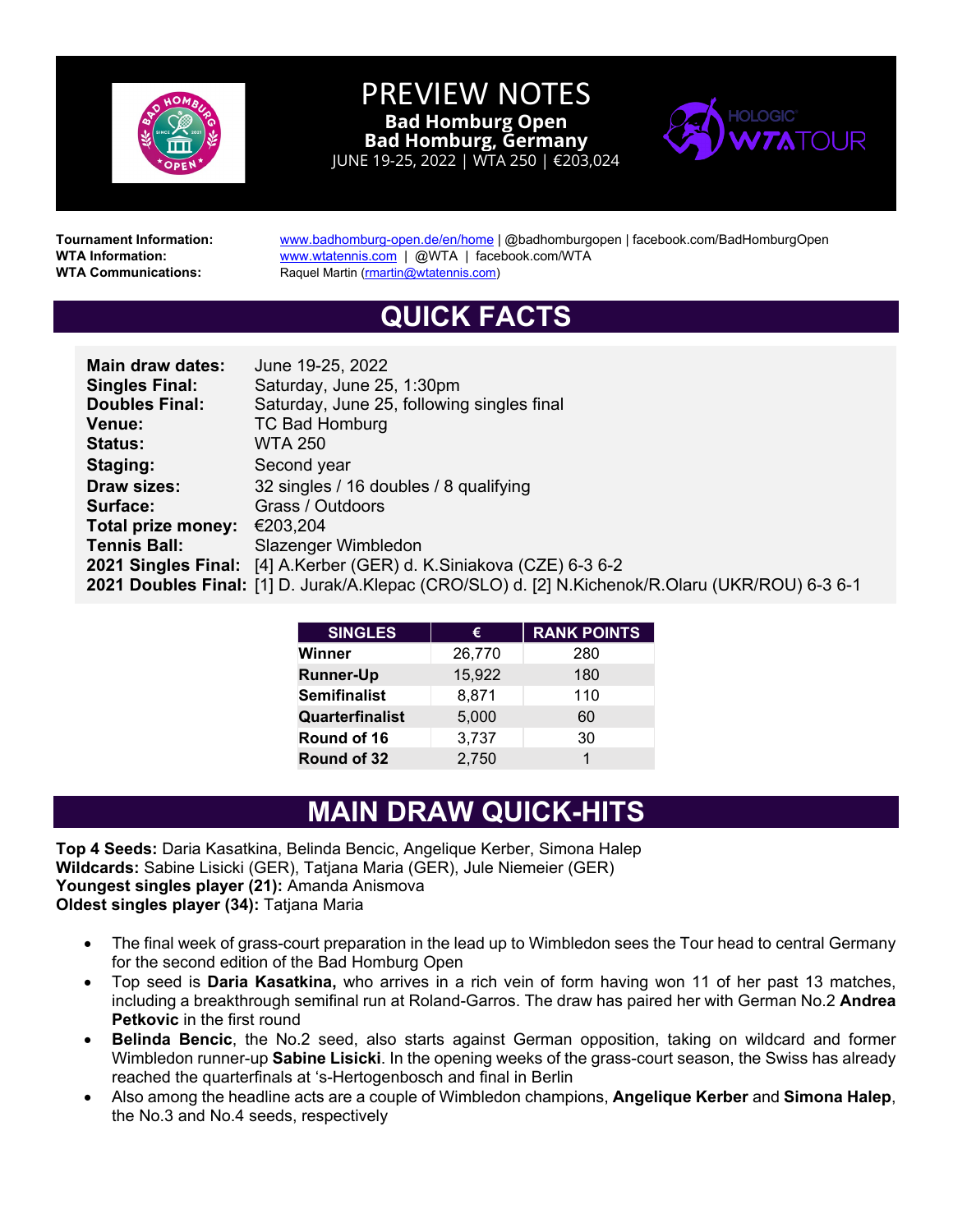

#### PREVIEW NOTES **Bad Homburg Open Bad Homburg, Germany**

JUNE 19-25, 2022 | WTA 250 | €203,024



# **TOP 4 SEEDS' TOURNAMENT HISTORY\***

| <b>PLAYER</b>        | <b>TOURNAMENT HISTORY</b>         | <b>W/L</b>               | WIN $%$        |
|----------------------|-----------------------------------|--------------------------|----------------|
| [1] Daria Kasatkina  | Tournament debut                  | $\blacksquare$           | $\blacksquare$ |
| [2] Belinda Bencic   | Tournament debut                  | $\overline{\phantom{0}}$ | $\sim$         |
| [3] Angelique Kerber | WON (1): 2021 (d. Siniakova in F) | $5-0$                    | 1.000          |
| [4] Simona Halep     | $\overline{\phantom{0}}$          | $\sim$                   |                |

*\*Main-draw matches only*

## **COUNTRY AND REGION BREAKDOWN**

A total of 12 countries and regions are represented in the main draw, led by home nation Germany with five players:

| Belgium (2)<br>Canada (1)<br><b>Czech Republic (1)</b> | Greet Minnen, Alison Van Uytvanck<br>Bianca Andreescu<br>Katerina Siniakova     |
|--------------------------------------------------------|---------------------------------------------------------------------------------|
| France (2)                                             | Alizé Cornet, Caroline Garcia                                                   |
| Germany (5)                                            | Angelique Kerber, Sabine Lisicki, Tatjana Maria, Jule Niemeier, Andrea Petkovic |
| Great Britain (1)                                      | Katie Swann                                                                     |
| Hungary (1)                                            | Anna Bondar                                                                     |
| Italy $(2)$                                            | Lucia Bronzetti, Martina Trevisan                                               |
| Romania (1)                                            | Simona Halep                                                                    |
| Slovenia (2)                                           | Kaja Juvan, Tamara Zidansek                                                     |
| Switzerland (1)                                        | Belinda Bencic                                                                  |
| <b>United States (4)</b>                               | Amanda Anisimova, Ann Li, Claire Liu, Sloane Stephens                           |
|                                                        |                                                                                 |

Anastasia Gasanova, Yuliya Hatouka, Anna Kalinskaya, Daria Kasatkina, Veronika Kudermetova, Anastasia Potapova, Kamilla Rakhimova, Liudmila Samsonova, Aliaksanda Sasnovich